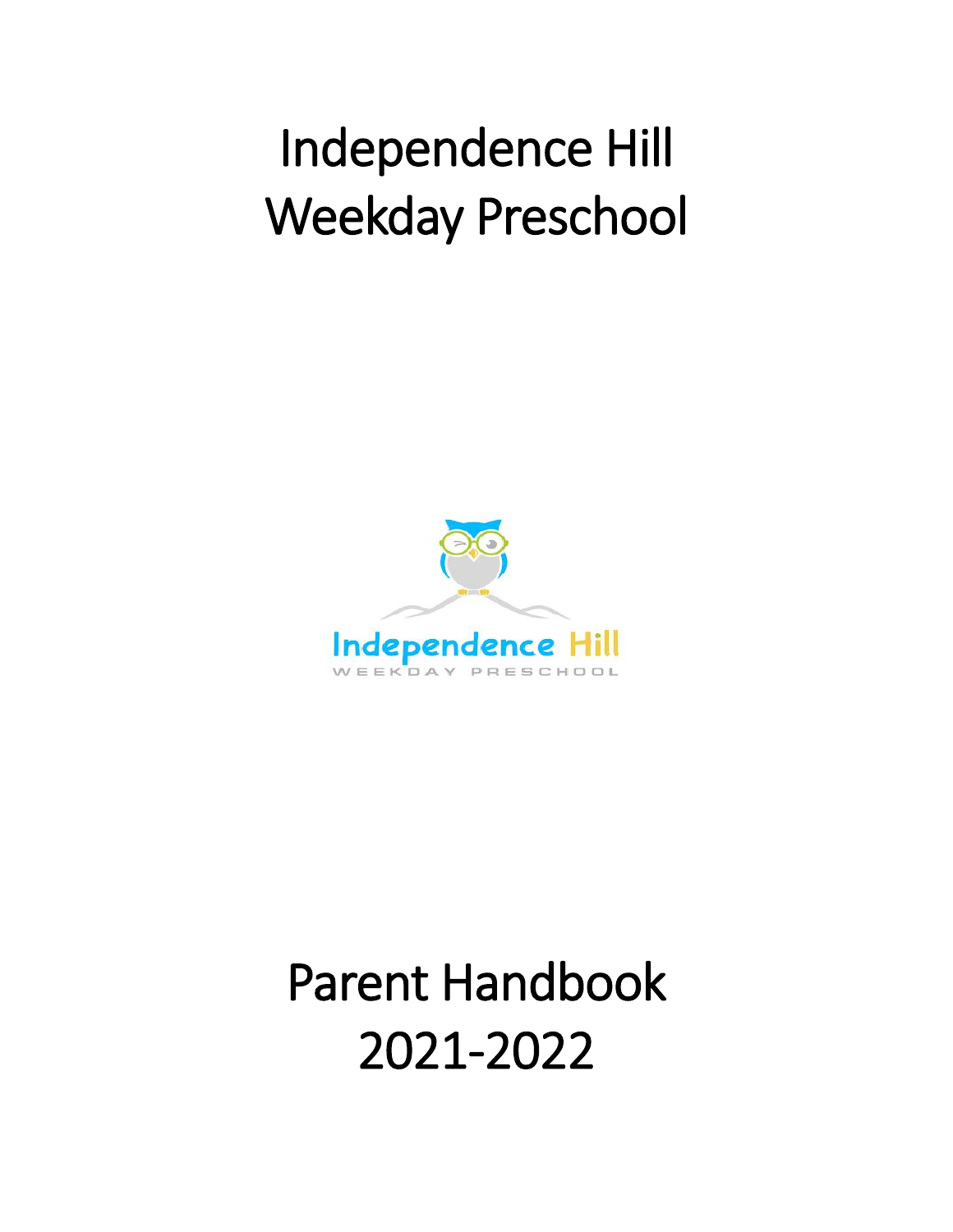# **TABLE OF CONTENTS**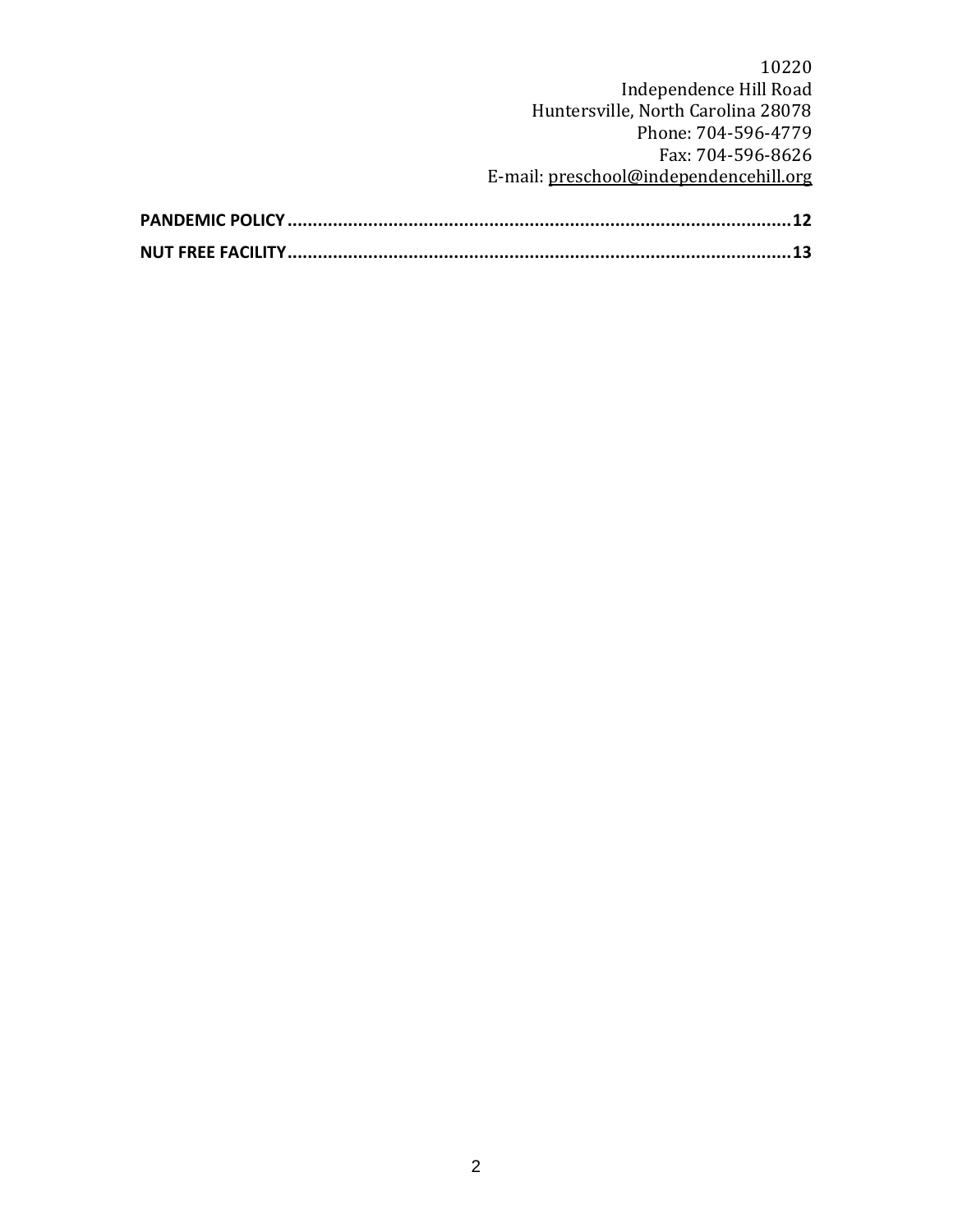### *Welcome to the Independence Hill Weekday Preschool! We're delighted to have your family join our program!*

#### <span id="page-3-0"></span>**MISSION STATEMENT**

Our mission is to provide a developmentally appropriate environment in which we can share with young children and their families the love of God through Jesus Christ, and to nurture in the young child a love for learning, through an exciting curriculum of discovery and exploration.

# <span id="page-3-1"></span>**ADMINISTRATIVE ORGANIZATION**

Independence Hill Baptist Church (IHBC) delegates oversight of the Weekday Preschool to the Weekday Preschool Board. This board consists of five to seven members. Our goal is to have a representative board composed of the following members:

- Chairperson (Church Member)
- Secretary (Church Member)
- Treasurer (Church Member)
- Parent Representatives (Non-church Member)
- Congregational Member(s) at Large
- Weekday Preschool Director

# <span id="page-3-2"></span>**ARRIVAL & DISMISSAL**

#### <span id="page-3-3"></span>**Arrival Time**

Our program will begin at 9:00am. The doors to the preschool wing will remain locked until 8:55am. Please give your child a hug at their classroom door and assure them that you will be back after lunch. To ensure a smoother transition, please do not linger in or near your child's classroom. We have found that with preschoolers it is important to start the minute your child walks in the door. *The main door you enter will be locked at 9:15am for security purposes. If you arrive later than 9:15am, please ring the door bell on the left side of the door for entry. Any child arriving after 9:15am will be taken to their classroom by the Weekday Preschool office staff.* 

Please call the Weekday Preschool office and leave a message if your child will not be attending or will be arriving late. The office phone number is 704-596-4779.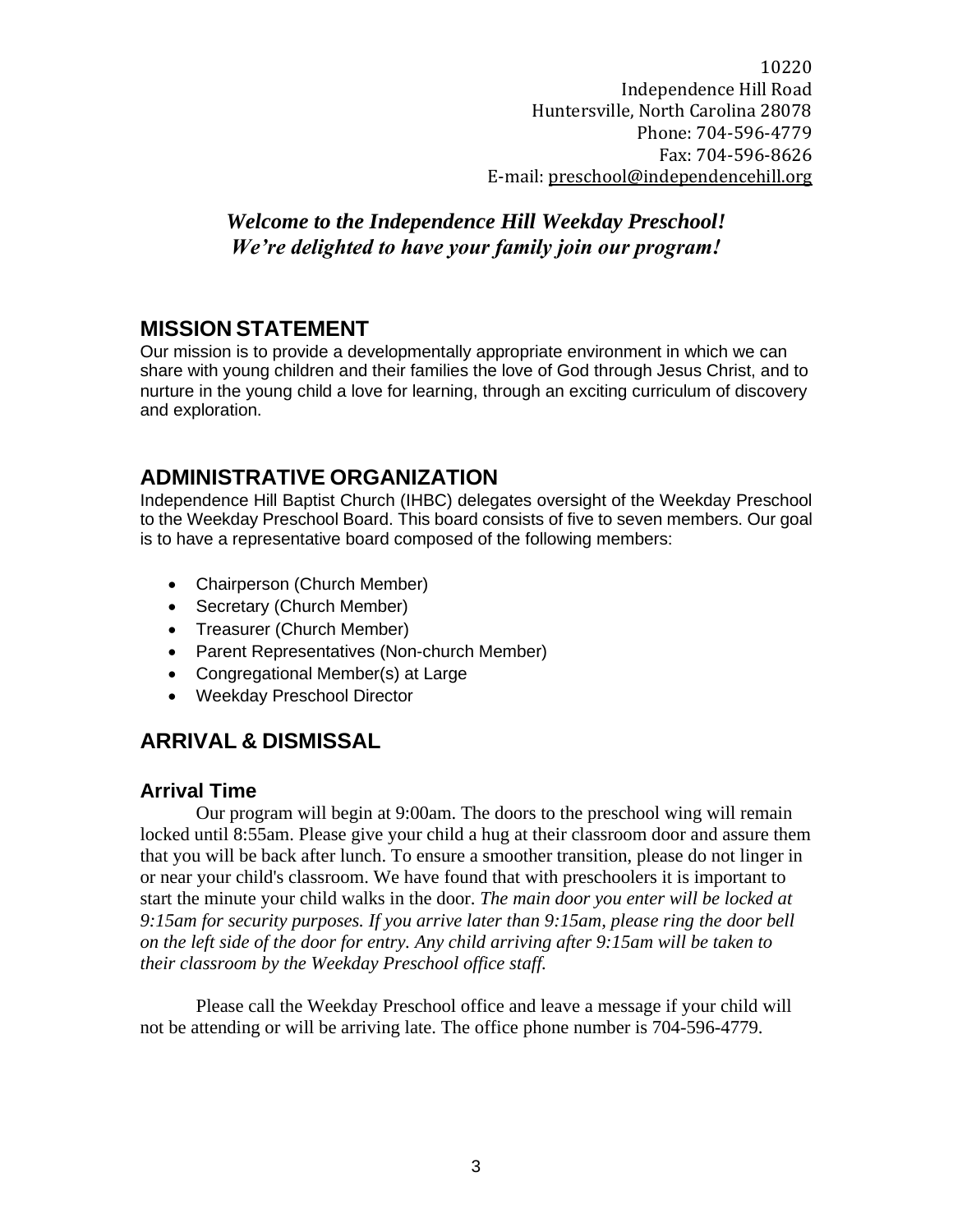#### <span id="page-4-0"></span>**Dismissal Time**

We are finished with our planned activities at 12:50pm. Please be prompt in picking up your child. We will begin the afternoon carpool at 12:55pm for all students.

For pickup, please enter the campus using the drive closest to the worship center and exit the drive closest to the preschool wing. All overflow traffic should back up in the parking lot adjacent to the worship center.

Staff will escort three children at a time from the chapel to vehicles.

Parents will be responsible for securing the child in the proper child car seat.

If you come before 12:50pm for pick-up, the Weekday Preschool office staff will get your child from the classroom and meet you in the foyer of the Preschool building. Please make sure that you receive all of your child's belongings. If you are late (1:15pm or later), your child can be picked up in the Weekday Preschool office.

If someone other than the parent is picking up your child, please inform either the teacher or Director in person, writing or via phone call. Only those persons listed on your child's application as having permission to pick up your child will be allowed to take your child unless you have provided the above notification to the teacher or the Director.

#### <span id="page-4-1"></span>**Late Pick up Fee Policy**

A late fee will be charged for any child who is picked up after 1:15 pm. There is a \$5.00 charge for being up to 5 minutes late and an additional \$5.00 charge for every 5 minutes after that. This is due on the next school day your child attends, or no later than the next tuition installment. Please remember that children get distressed when parents are late. If you know you are going to be late, please call the Weekday Preschool office at 704-596-4779.

#### <span id="page-4-2"></span>**Easing in Schedule for Two-Year-Olds**

It is our goal to provide a smooth transition for all children. For this reason, twoyear-olds have an adjusted schedule for the first two weeks of school. During this time, two-year-olds will attend from 9:00am to 11:00am the first week and 9:00am to 12:00pm the second week. Beginning with the third week, they will attend from 9:00am-1:00pm. This modified schedule gradually acquaints children with the environment, teachers, new friends, and the length of the school day.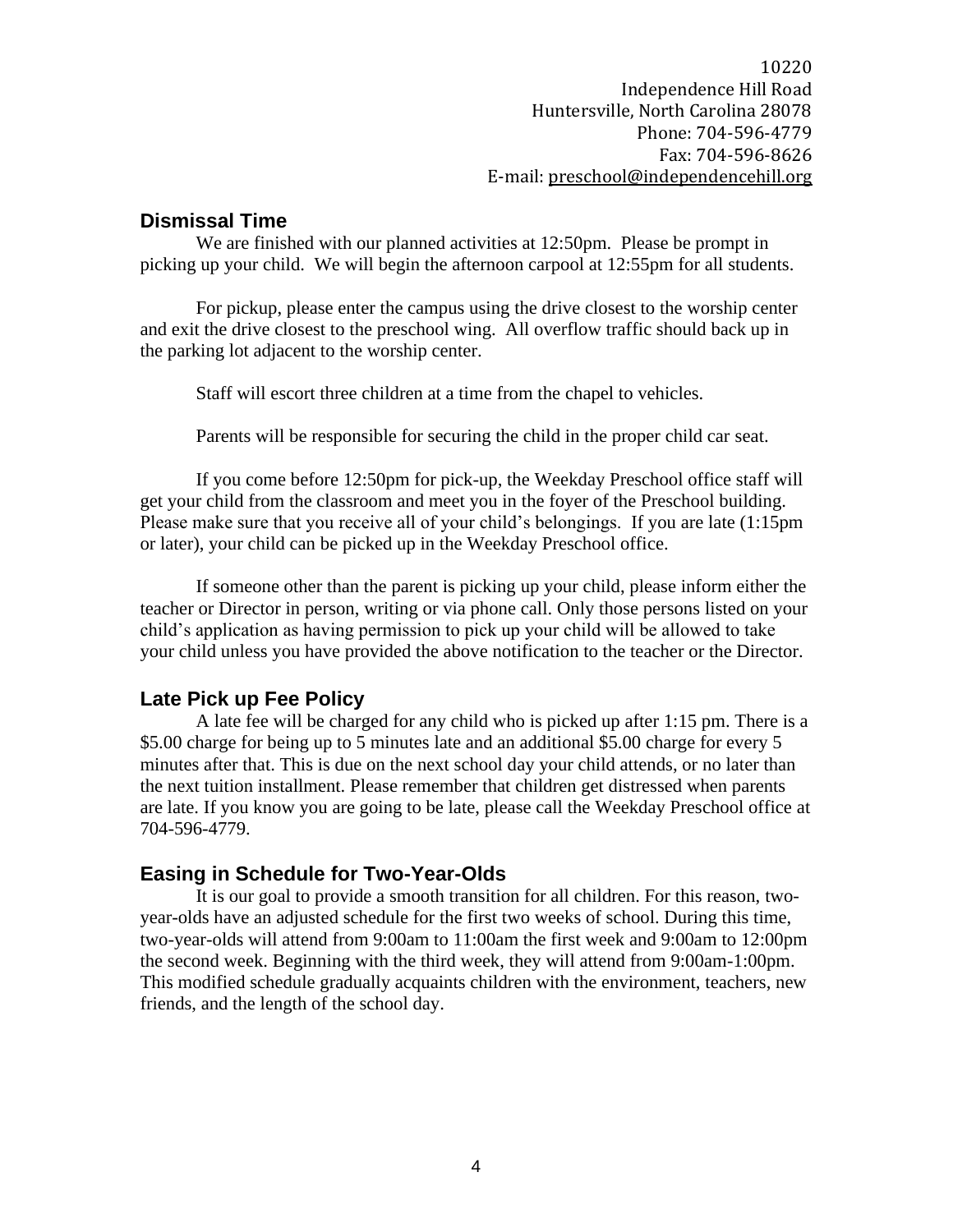## <span id="page-5-0"></span>**WEEKDAY PRESCHOOL RATIOS**

The Director reserves the right to increase class size if necessary.

#### <span id="page-5-1"></span>**AGE REQUIREMENTS**

A child should be two, three or four before August 31st to be enrolled in the respective age group. This reflects the North Carolina Public Education age requirements and cutoff date. If you have any questions or concerns, please contact the Director.

#### <span id="page-5-2"></span>**MEDICAL REQUIREMENTS**

North Carolina law requires children in preschool programs to submit proof of current immunizations. Additionally, we require an authorization form for emergency care.

You will have until September 30th to turn in these forms. If you have not turned these forms in at that time, your child may be suspended from school until the forms are completed.

#### <span id="page-5-3"></span>**TUITION**

Tuition is due the  $1<sup>st</sup>$  of the month, a month in advance (for example, October's tuition is due by September 1st). A **\$15.00 late fee** will be charged for tuition received after the 10th of the month. Each parent will pay for nine months (September-May). Please make checks payable to IHWP and include your child's name on your check. If you have more than one child in the program, you only need to write one check.

Tuition is due regardless of attendance, teacher work days, or school holidays. **Credit is not given for any absence due to illness or school closure. In the event of a temporary emergency school closure due to hurricane, flood, fire, illness outbreak including a pandemic, or other incident beyond our control, tuition will not be refunded.** We are unable to hold a child's spot in school for extended absence or vacation without payment of tuition in full.

Tuition should be placed in the locked box marked Weekday Preschool Tuition in the foyer of the Preschool wing.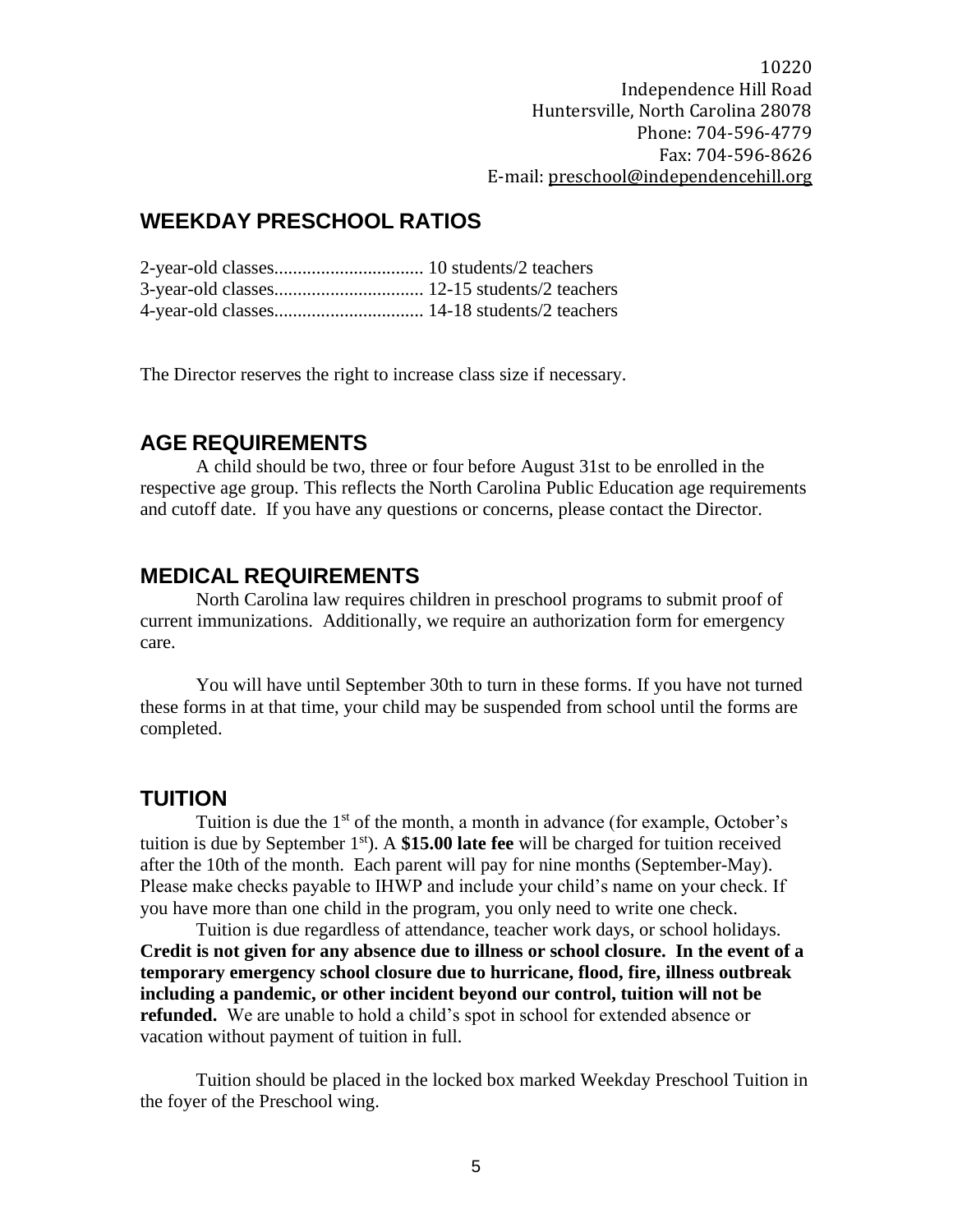Parents who have had two or more checks returned to the Preschool for insufficient funds must pay using money orders or cashier's checks. **A \$25.00 fee will be charged for all returned checks and declined CC payments.** 

In the event of non-payment, attendance to the preschool will be denied if tuition has not been paid by the end of the month in which tuition is due. For example, for the month of January, a tuition payment is late if not received by January 10th. If payment is not received by January 31st, the child will not be allowed to attend class until the tuition payment and late fees are paid in full.

\*\*\*\* PLEASE DO LET US KNOW IF YOU ARE EXPERIENCING A TEMPORARY OR UNEXPECTED FINANCIAL DIFFICULTY. We would be happy to work with you!

#### <span id="page-6-0"></span>**WHAT IS HAPPENING DURING THE DAY?**

#### <span id="page-6-1"></span>**Two-Year-Old Children**

The two-year-olds have a planned age-appropriate curriculum with the goal of helping them in their mental, emotional, social, physical and spiritual development. Your child will participate in a variety of activities such as:

- Working with paints, crayons, blocks and other manipulative materials.
- Making short excursions to points of interest around our campus.
- Enjoying stories, poetry, and books.
- Learning to share, take turns and work and play with others.
- Learning to respond rhythmically to music, singing songs and listening to different kinds of music.
- Acquiring good health and hygiene habits.
- Experiencing and learning foundational truths of the Christian faith.

#### <span id="page-6-2"></span>**Three-Year-Old and Four-Year-Old Children**

The three-year-olds and four-year-olds have an age-appropriate curriculum with the goal of creating a warm, loving, child-centered atmosphere based on their needs and interests. The interest centers in each classroom invite the child to explore, move about freely, and participate in a wide variety of activities. Basic routines such as organized free play, clean-up time, toileting, outdoor play, group time and lunch are carried out everyday to help the child develop a sense of regularity and security. Special seasonal activities are planned to teach awareness and meaning of important holidays.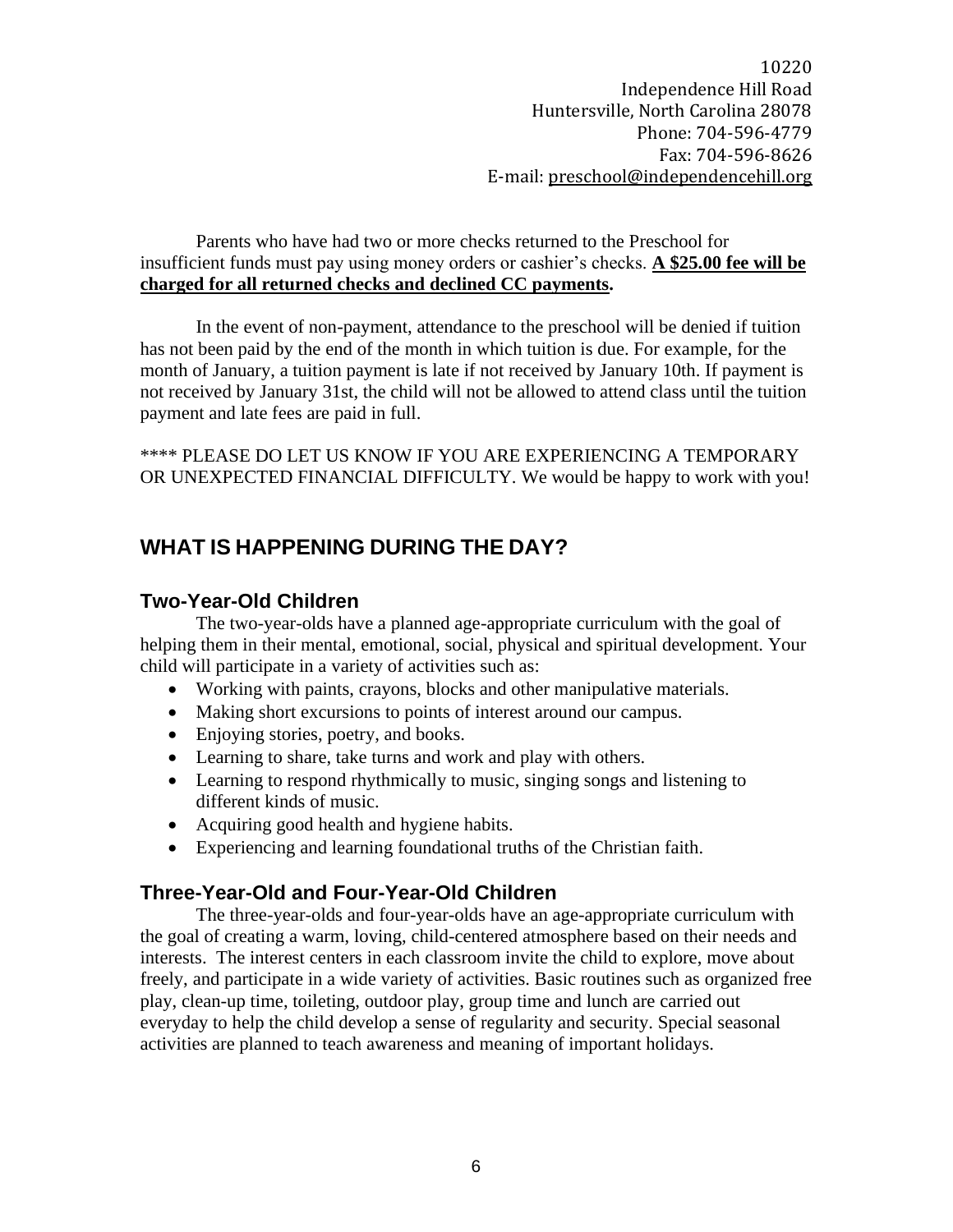Equipment, activities, and learning experiences are planned to foster all areas of development (social, mental, emotional, physical and spiritual). Your child will participate in a variety of activities such as:

Working with paints, play dough, crayons, scissors, blocks and other manipulatives.

- Making short excursions to points of interest around our campus.
- Enjoying stories, writing and books. Learning site words and pre-reading skills.
- Learning to take turns, share, plan, work and play with others.
- Learning to respond rhythmically to music, singing songs and listening to different kinds of music.
- Acquiring good health and hygiene habits.
- Experiencing and learning foundational truths of the Christian faith.

#### <span id="page-7-0"></span>**SNACKS**

We thank parents for helping to provide a mid-morning snack for our two and three-year-old classes. Please look for the snack calendar located outside your child's classroom door to sign up for a particular day to bring snacks.

We ask that the snack you provide be low in sugar, healthy and nutritious. Please no nuts or products that may contain or have been processed with nuts (see section XXX). Some examples are: pretzels, pitas, crackers, bread sticks, graham crackers, carrots, tomatoes, broccoli, cauliflower, celery, cucumber, radishes, raisins, applesauce, apples, grapes, pineapple, oranges, strawberries, raspberries, watermelon, cantaloupe, honeydew, bananas, string cheese, sliced or cubed cheese, pudding cups, etc...

Two-year-olds will have a snack for the entire school year. Three-year-olds will begin the year having snacks. If teachers see that these children no longer need a snack, it may be discontinued. If the snack is discontinued, their lunch time will be earlier. Fouryear-olds will not have a snack.

#### <span id="page-7-1"></span>**STATEMENT ON RELIGION**

Independence Hill Weekday Preschool acknowledges and respects the different religions and cultures represented in our school. We feel that children best learn religion if they experience feelings of love, acceptance and respect of self and others in their everyday life. The most important way children learn the Biblical message is by being with adults who show God's love and care.

We do hope you attend a church of your choice and we invite you to worship at Independence Hill if you do not have a church home.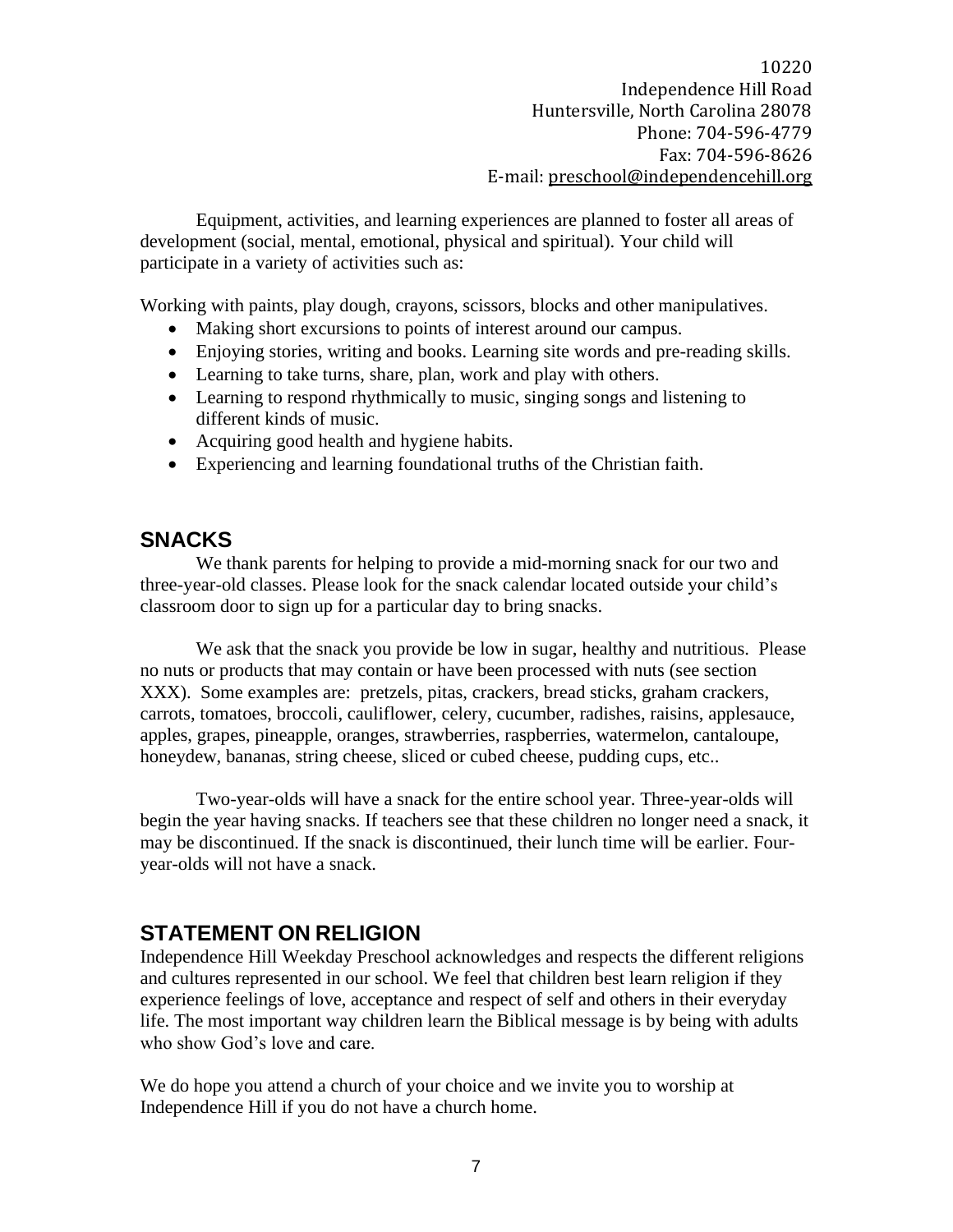Along with the curriculum, the children learn about the following simple religious concepts:

- 1. God loves us.
- 2. Jesus is God's son. Jesus is a special person. He told people about God's love and care.
- 3. The Bible is a special book that contains true stories about God and Jesus.
- 4. The natural world is the world of flowers, trees, etc. God made the world for us to enjoy.
- 5. Every person is important to God.
- 6. Children should love and obey their parents.
- 7. The church is made up of people who love Jesus and who love others. At church, we learn about God.
- 8. Friends are important to God and to us.

#### <span id="page-8-0"></span>**DISCIPLINE AND BEHAVIOR MANAGEMENT POLICY**

Praise, positive reinforcement, redirection and quiet time will be the behavior management policies of this program. When children receive positive, non-violent and understanding interactions from adults and others, they develop good self-concepts, problem-solving abilities and self-discipline. Based on this belief of how children learn and develop values, this program will practice the following discipline and behavior management policy:

WE:

- DO praise, reward and encourage the children.
- DO reason with and set limits for the children.
- DO model appropriate behavior for the children.
- DO modify the classroom environment to attempt to prevent problems before they occur.
- DO listen to the children.
- DO provide alternatives for inappropriate behavior by the children.
- DO provide the children with natural and logical consequences of their behavior.
- DO treat the children as people and respect their needs, desires and feelings.
- DO ignore minor misbehaviors.
- DO explain things to the children on their level.
- DO use short supervised periods of "quiet time".
- DO stay consistent on our behavior management program.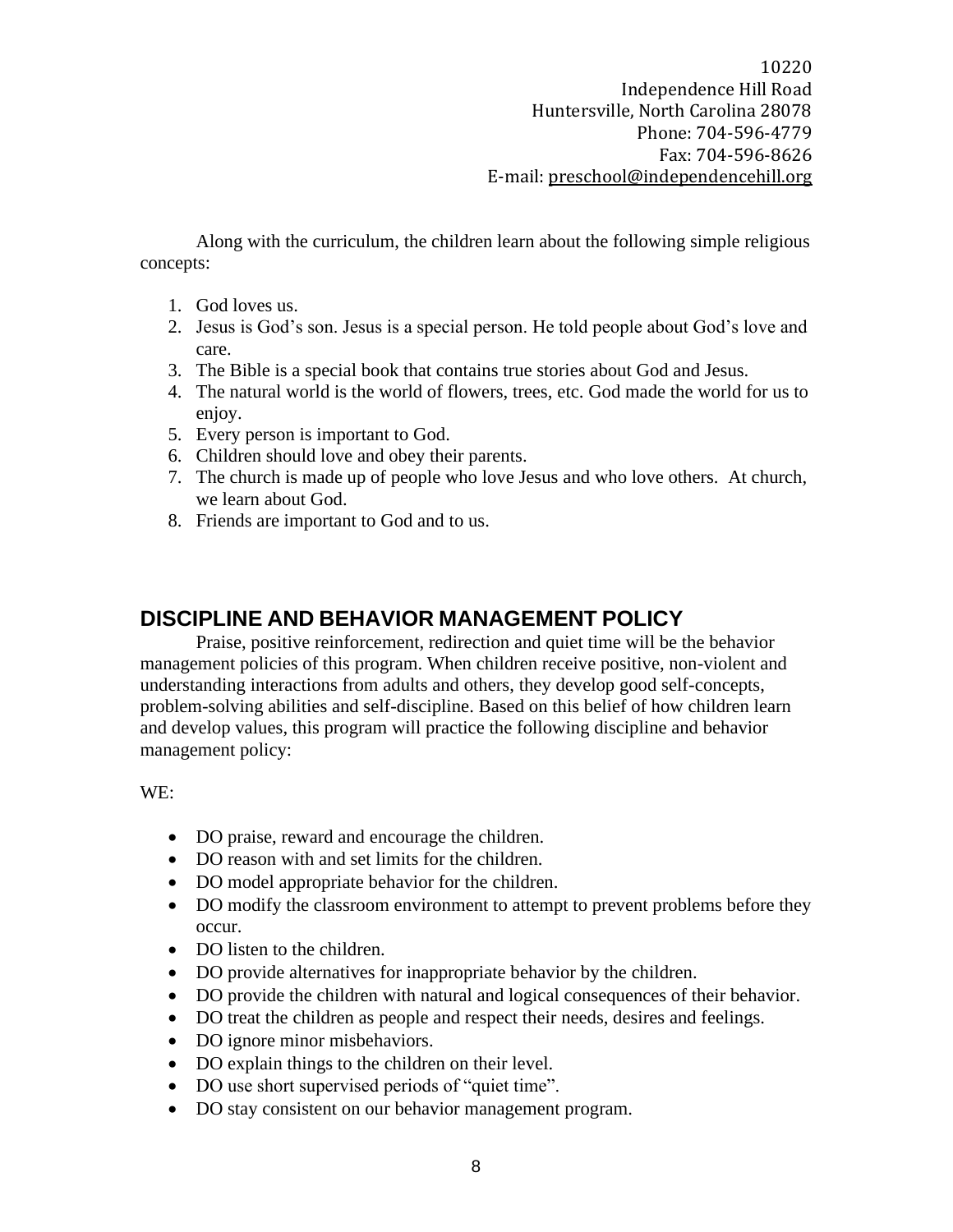Situations may occur where a child may be bitten or hit by another child. It is our policy to tell the parents what happened but not the name of the other child in the incident. An injury report is completed for both children. The copy given to the parents will not include names. The reports will be placed in each child's file. Teachers will evaluate the environment, as well as any patterns with the biting or hitting, and make adjustments as necessary. The Director and teacher will handle any situation that occurs regularly by working with the parent to develop a plan to reduce or eliminate the biting or hitting.

#### <span id="page-9-0"></span>**WITHDRAWALS**

The school reserves the right to request the withdrawal of a child, who after a reasonable time, cannot adjust or whose behavior is such that the class is suffering or whose parents are unable to comply with the policies. A conference will be held with the parents and all possible measures will be taken to work with the child and family before this action is necessary. If a child is withdrawn from school by their parents, a one-month written notice is required and no refunds will be made. Any attendance during the month constitutes a full month's tuition.

#### <span id="page-9-1"></span>**INCLEMENT WEATHER POLICY**

The Weekday Preschool program will follow the Charlotte-Mecklenburg School system inclement weather closing policy. We will notify via email and our social media pages of closings, delays, or early dismissals.

#### <span id="page-9-2"></span>**BIRTHDAYS**

We welcome you to celebrate your child's birthday at school. We want to show the child we think that the day he or she arrived is very special with simple and loving recognition. But, please no BALLOONS or GOODY BAGS. Please contact your child's teacher several days in advance if you would like to do something special.

If a child has a birthday party at home or off campus, please do not distribute birthday party invitations on the church campus unless every child is invited.

#### <span id="page-9-3"></span>**PARENT PARTICIPATION AND VISITS**

Parent participation is invaluable to our preschool. We are able to offer many opportunities to our children because of the support we receive from great parents.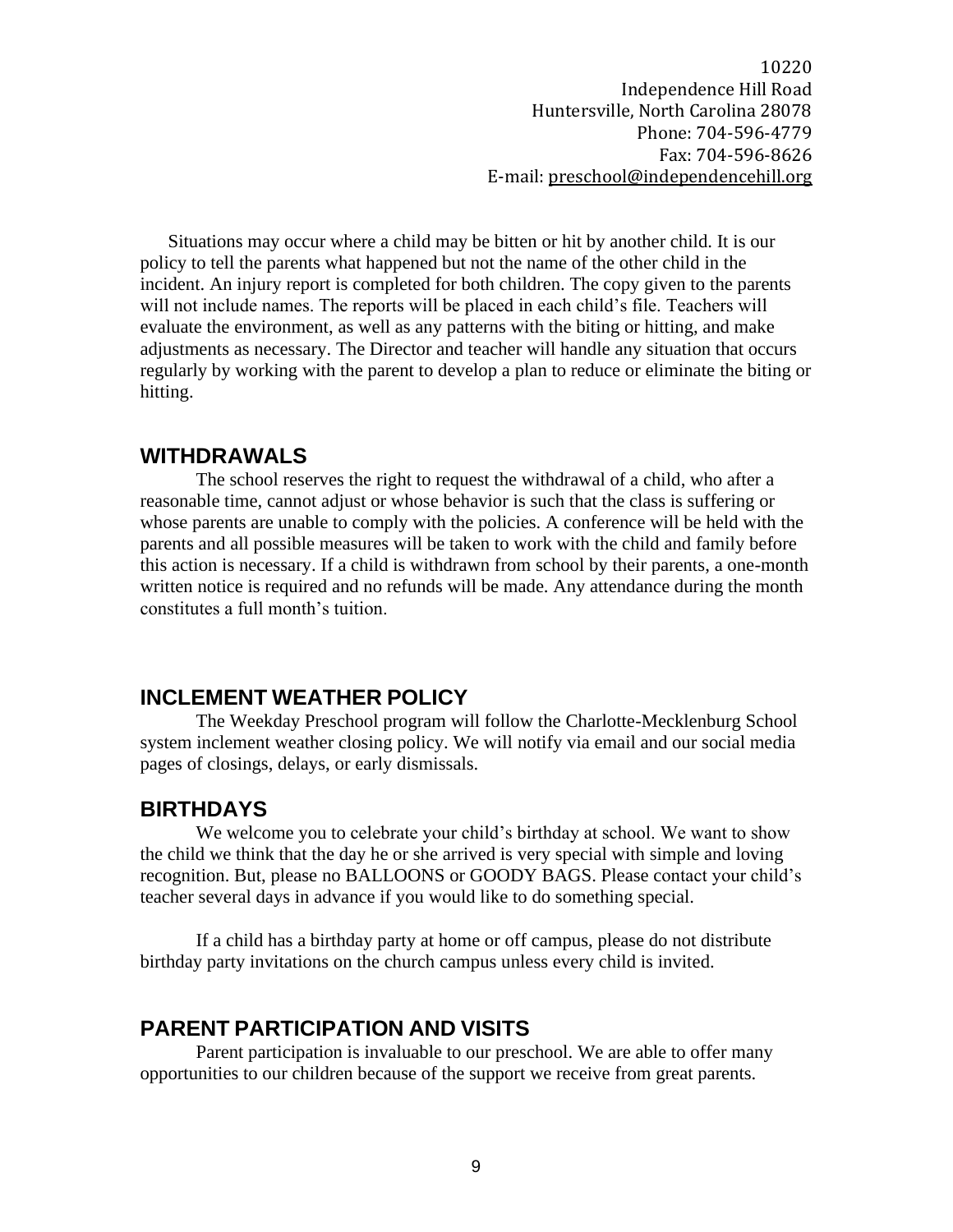We welcome you to participate in the following ways.

- Substitute in a teacher's absence (Paid \$45.00 a day for 9:00am-1:00pm).
- Serve as a room mom/dad for your child's classroom.
- Share a special talent with our classes.
- Assist with a special activity such as cooking, art or book reading.
- Chaperone field trips.
- Represent parent/student interests on the Parent Board.

You are always welcome to visit the school to observe your child playing and working in his or her classroom. We ask that you not come the first or last half hour of the school day as that is a transitional time for the children. Also, for the same reason, please do not come until after the first month of school.

\*\*\* All substitutes will be asked to complete a background check.

#### <span id="page-10-0"></span>**SICK CHILDREN POLICY**

.

If a child is ill he/she can pass the illness to friends and teachers. It is in the best interest of your child and of the other children and teachers to keep your child at home when he/she is ill. A child needs to be well to be able to participate actively in the program.

Before returning to school, a child must be fever free for at least 24 hours and without fever reducing medicine.

Please keep in mind that fever reducing medicine only reduces and masks the fever for a few hours, but the contagious infection is still there.

After a stomach flu or virus, a child needs to be free from any diarrhea, vomiting and/or rash for at least 24 hours.

Your child should be kept home if he/she has a cold with a frequently running nose and/or persistent coughing or sneezing. Any child with pink eye or red eyes with drainage should be kept at home until the eyes are clear and free of drainage.

If your child becomes ill at school, we will contact you to come and pick up your child. Make sure all cell phone numbers are up to date. If we are unable to contact either parent, we will call the emergency contact persons listed on your child's application.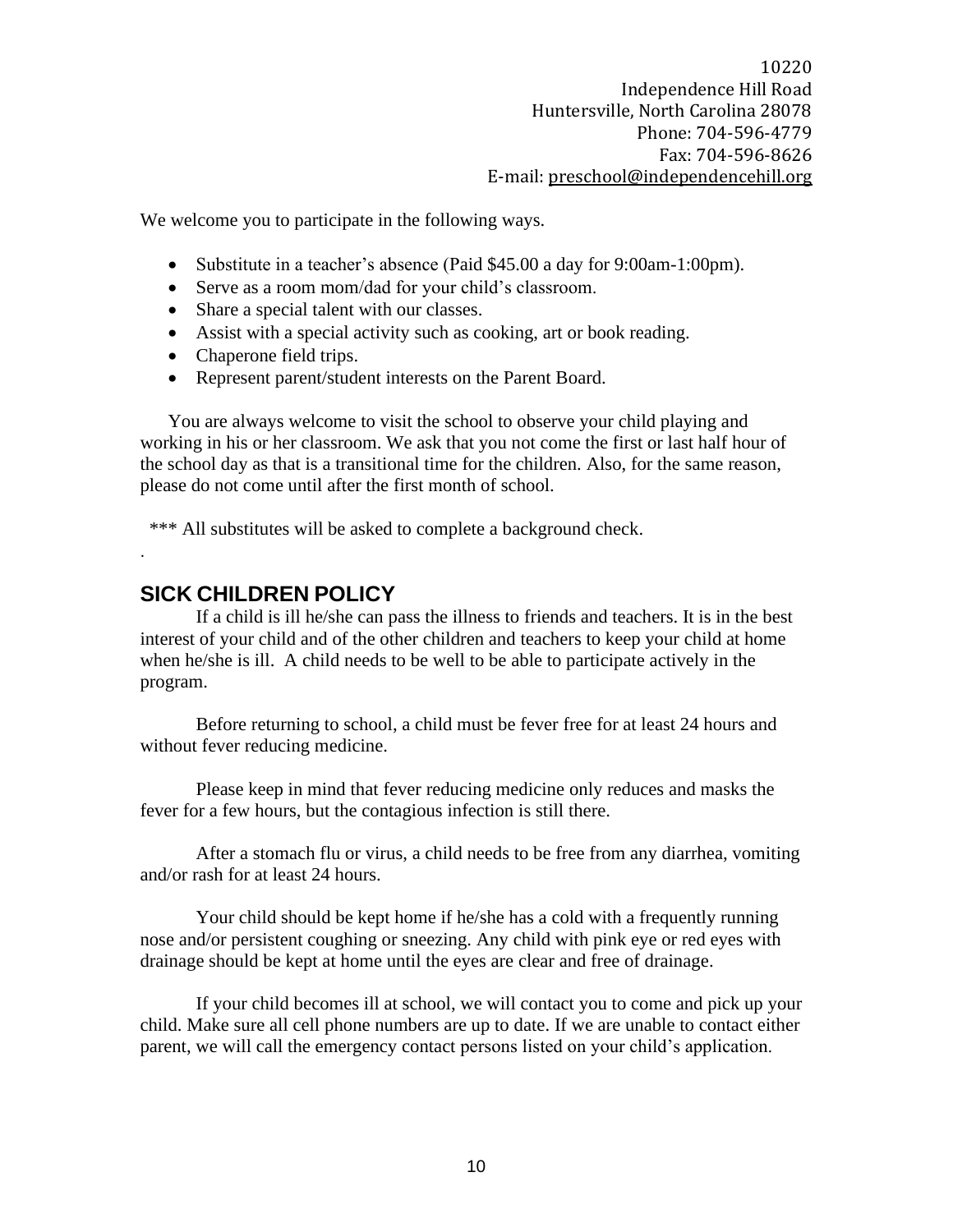If your child becomes sick with a contagious disease (chicken pox, head lice, etc.), please notify the Director so we, in turn, can notify parents of children exposed.

If your child will be absent from school, please notify the Director, who will notify your child's teacher.

 **\*This is our standard sick policy and is superseded by our Pandemic policy outlined below.** 

# <span id="page-11-0"></span>**ADMINISTERING OF MEDICINE TO CHILDREN**

Classroom teachers are not allowed to administer medication at school. If you have an extreme circumstance requiring medication for your child while at school, please see the Director. Written verification and an authorization form completed by the physician and parent will be required before any medication can be administered.

### <span id="page-11-1"></span>**WHAT TO BRING TO PRESCHOOL**

- A labeled lunch box. Please pack a nutritious lunch easy for the child to manage. Lunch should consist of finger foods and a beverage. Please no soft drinks or high sugar desserts.
- Please do not send glass bottles or canned drinks in lunch boxes.
- Label all coats, sweaters, caps.
- A backpack, canvas tote bag or diaper bag large enough to hold lunch boxes and art projects.
- A change of clothes including socks with everything labeled.
- Three disposable diapers or pull-ups that have been labeled.
- Please dress your child in comfortable, washable clothing appropriate for art and outdoor play.
- Soft sole shoes such as tennis shoes are best. Dress shoes are slick and can cause falls outside.

# <span id="page-11-2"></span>**WHAT NOT TO BRING TO PRESCHOOL**

Please do not bring toys, play GUNS or OTHER WEAPONS, rubber bands, silly bandz, money, jewelry, candy, balloons or other valuables to school.

# <span id="page-11-3"></span>**PARENT-TEACHER CONFERENCES**

Conferences will be conducted for 4 year olds in February. 2 and 3 year olds will receive progress updates in February. PLEASE feel free to request a conference at any time with your teachers.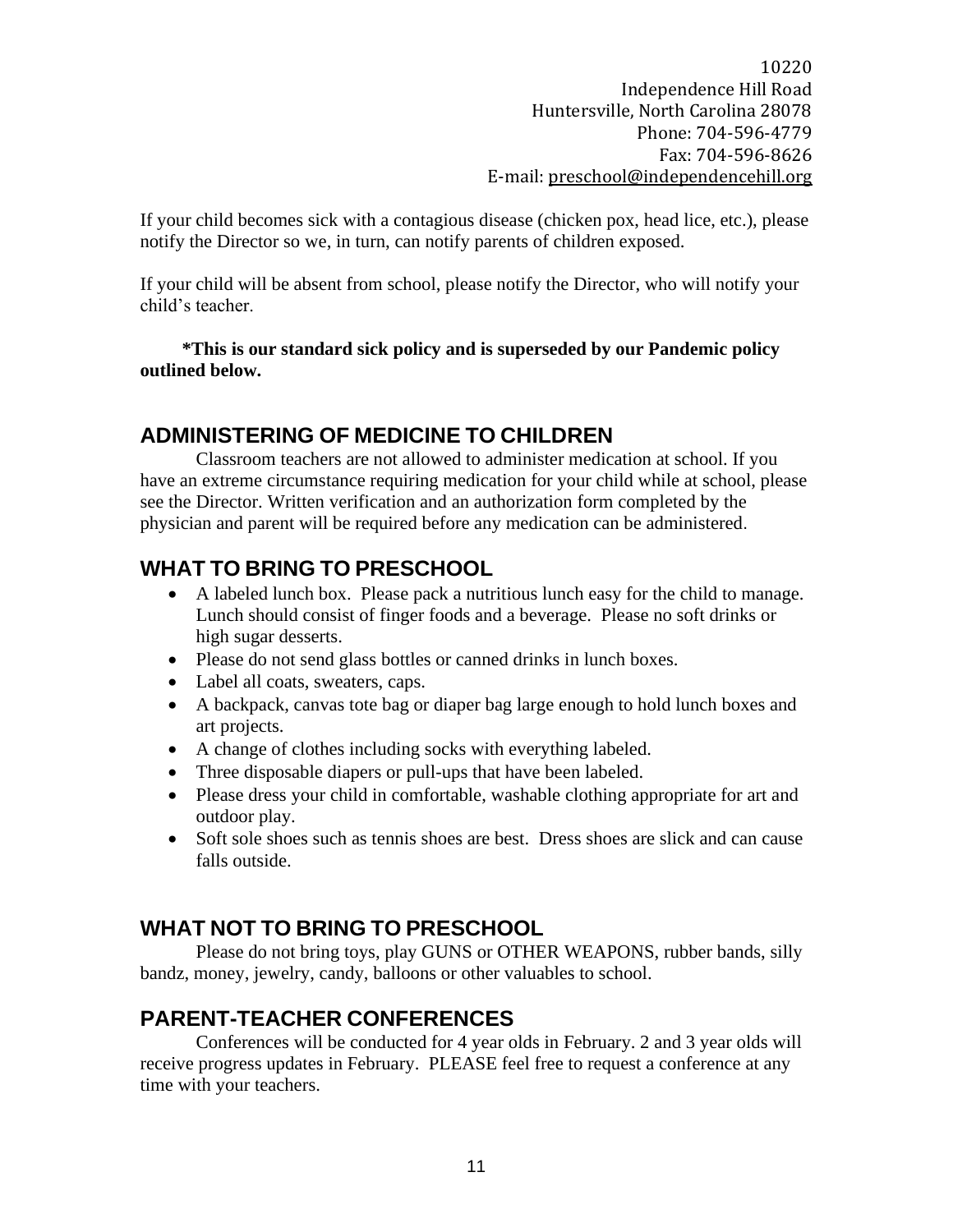# <span id="page-12-0"></span>**SCHOOL CALENDAR**

A Weekday Preschool Calendar will be given to you at the beginning of each month. Please pay close attention to the days we have scheduled to be out of school. We follow the Charlotte-Mecklenburg holiday calendar.

# <span id="page-12-1"></span>**PARKING LOT SAFETY**

Please keep your children with you at all times in the parking lot. Please do not leave younger siblings unattended in cars while you drop off your child. Also, please follow enter and exit signs in the parking lots. Please use the entrance closest to Old Statesville/NC115 to enter and exit using the exit closest to the cemetery. This will keep all of our children safe and speed up our afternoon carpool pickup. Also, please refrain from using cell phones as you approach the chapel steps to pick up your child. Your child's safety is our first priority and we want to be sure to have attentive drivers as children are being walked to their cars.

# <span id="page-12-2"></span>**TOILET TRAINING**

We realize that the toilet training process is individual to each child. Our teachers in the two-year-old classes are happy to work with parents in supporting your decision to begin the toilet training process. Please send your child to school in pull-ups as they work toward becoming toilet trained.

Children entering our three-year-old classes should be toilet trained or very close to toilet trained.

Children entering our four-year-old classes must be fully toilet trained before entering our program.

# <span id="page-12-3"></span>**PANDEMIC POLICY**

In order to best serve all of our children, the following guidelines have been put in place protect our children and staff.

Temperatures will be taken randomly and must be below 100.4 in order to attend school that day. Your child must be fever free without the use of fever reducing medication for 72 hours before returning to school.

If your child exhibits any new symptoms (dry cough, fever, aching or chills, sore throat, loss of taste or smell, diarrhea, or vomiting), please keep them home. Your child must be symptom free for 72 hours before returning to school.

If you or your child have been exposed to someone who has tested positive for COVID-19, please notify the Director immediately.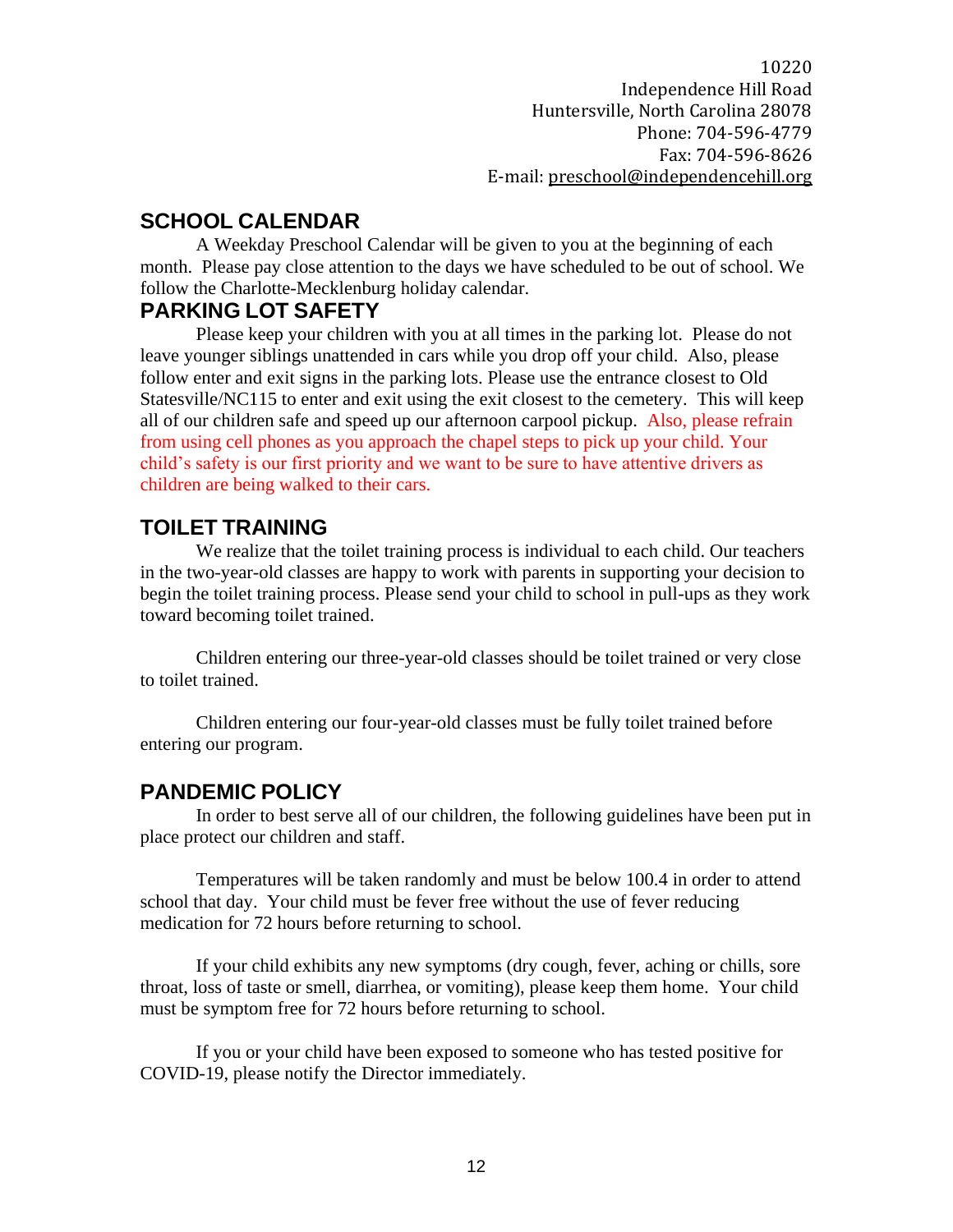If your child or someone in your household is awaiting COVID-19 test results, please notify the Director immediately.

If your child develops new symptoms (dry cough, fever, aching or chills, sore throat, loss of taste or smell, diarrhea, or vomiting) while at preschool, you will be called to come pick up your child within the hour. Your child must be symptom free for 72 hours before returning to preschool.

#### <span id="page-13-0"></span>**NUT FREE FACILITY**

For the safety of all of our children, Independence Hill Weekday Preschool is a nut free facility. This applies to snacks (see section IX) as well as lunch that you provide for your child.